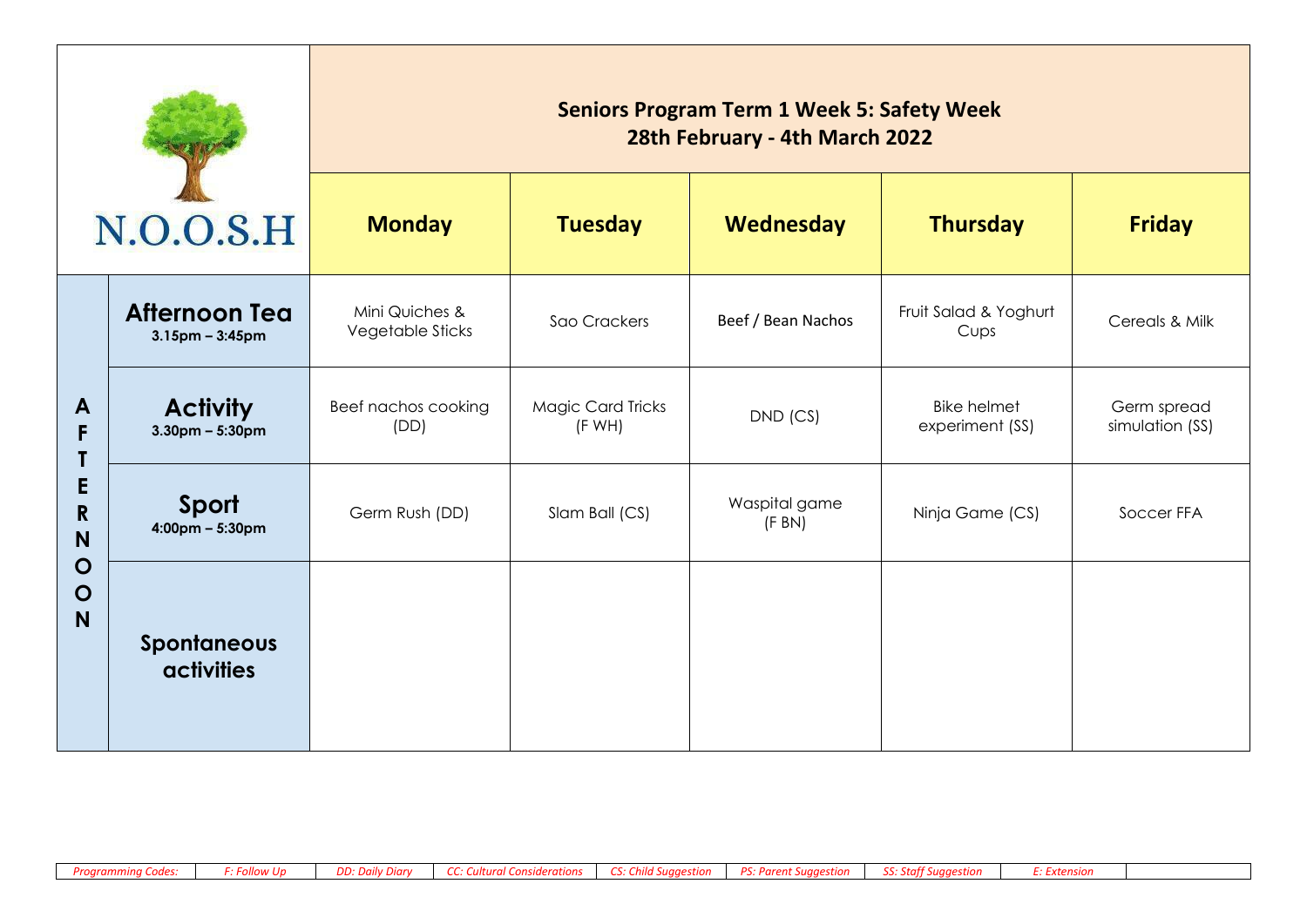| <b>Monday PM</b>                                       | <b>Tuesday PM</b> | <b>Wednesday PM</b>               | <b>Thursday PM</b> | <b>Friday PM</b>                                                                               |
|--------------------------------------------------------|-------------------|-----------------------------------|--------------------|------------------------------------------------------------------------------------------------|
|                                                        | Spring            |                                   |                    | READ<br>and the importance of<br>washing hands with soap<br><b>usunosity.com</b><br><b>WWW</b> |
| P.<br>B<br>A Celebration of the Great New Zealand Game |                   | Warm up games.<br><b>Waspital</b> | ●                  |                                                                                                |

## **MONDAY**

**PM:** 

## **Germ rush is just build ups bullrush or tip**

**TUESDAY:**